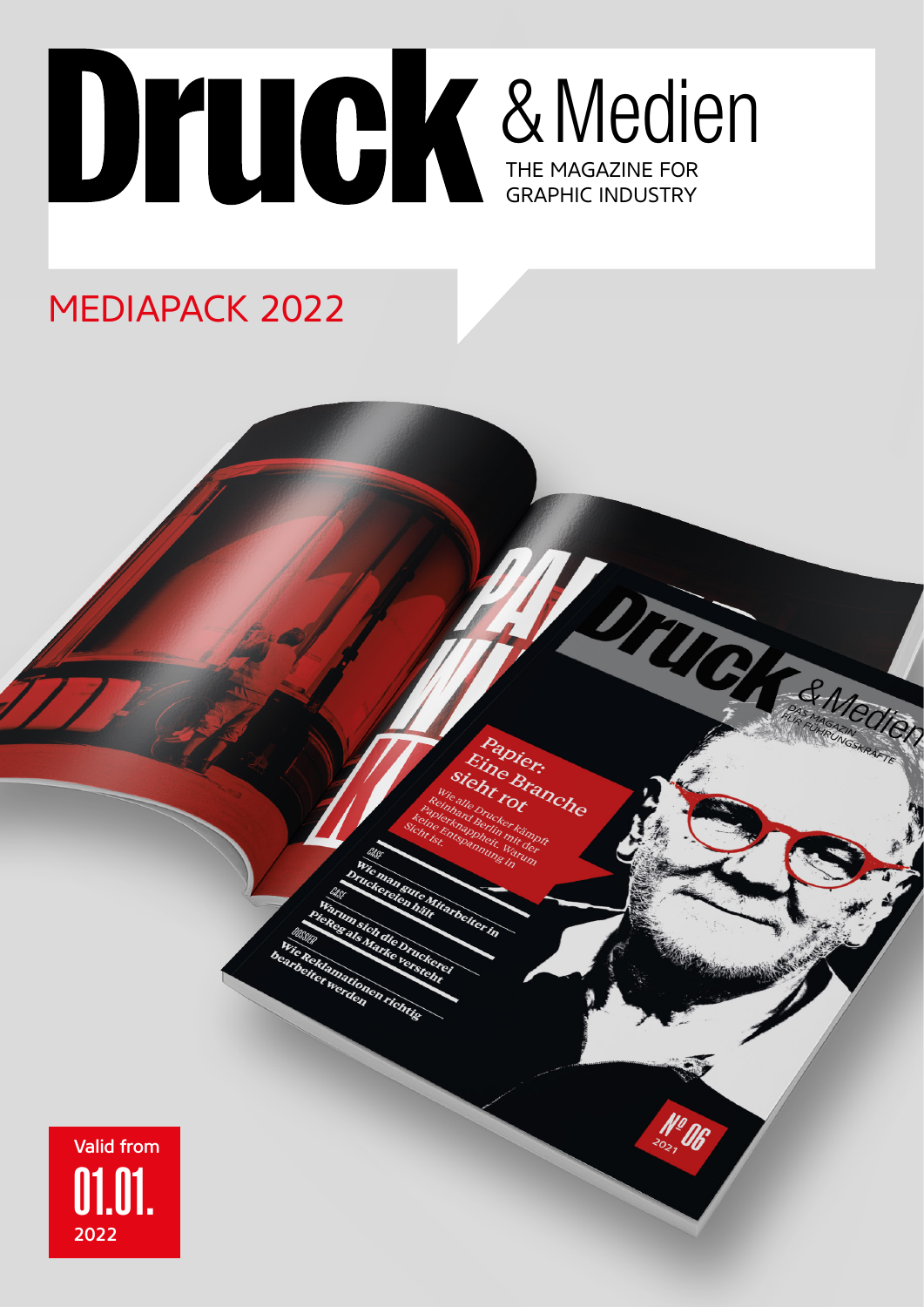## FACTS AND FIGURES

### THE DRUCK&MEDIEN MAGAZINE

Druck&Medien is the printing industry's leading trade magazine with a circulation of about 6,500 copies. Druck&Medien adresses entrepreneurs and key personnel in the printing business, but also instructors in vocational schools, liaisons of suppliers, print buyers, and media production staff.

As an authoritative magazine maintaining consistently high standards, Druck&Medien is well respected for its independent writing and coverage of the industry's various sectors.

#### DRUCK&MEDIEN DIGITAL

The website www.druck-medien.net independently reports on the latest developments of the printing industry.

#### DRUCK&MEDIEN NEWSLETTER

The druckmedien.net newsletter reports twice a week all the printing industry's essential news as they have been breaking over the last hours. It is regularly read by approximately 5,600 subscribers.

| Druck&Medien             |                                                                                                                                                                |
|--------------------------|----------------------------------------------------------------------------------------------------------------------------------------------------------------|
| <b>File Delivery</b>     | by E-Mail to<br>ines.herrera@oberauer.com                                                                                                                      |
| <b>Technical formats</b> | Please send your PDF-File (min.<br>400dpi, PDF/x-4 2008) in high resolu-<br>tion and all fonts embedded.                                                       |
| Colour profile           | PSOcoated v3 (ISO 12647-2:2013).<br>Other colour profiles (e.g. RGB,<br>Pantone, HKS, etc.) will be converted<br>to CMYK, which can lead to colour<br>changes. |
| Colour                   | Euroscale                                                                                                                                                      |
| Print                    | Offset                                                                                                                                                         |
| Format                   | $210 \times 280$ mm (W $\times$ H)                                                                                                                             |
| Trim size                | 175 x 240 mm (W x H)                                                                                                                                           |
| <b>Bleed</b>             | +3mm (all sides)                                                                                                                                               |
| <b>Binding</b>           | Adhesive Bond (Depending on your<br>advertising design, include 4-6mm in<br>the layout.)                                                                       |
| Screen                   | 80                                                                                                                                                             |
| Printrun                 | 6.500                                                                                                                                                          |
| <b>Print circulation</b> | 6.270                                                                                                                                                          |

| Druck&Medien Digital     |                                                                                                                           |
|--------------------------|---------------------------------------------------------------------------------------------------------------------------|
| <b>Visits</b>            | 40.037                                                                                                                    |
| Page Impressions         | 68.586                                                                                                                    |
| Unique Users             | 29.044                                                                                                                    |
| <b>Newsletter</b>        | 5.000 subscribers                                                                                                         |
| <b>Booking Deadline</b>  | Five days before publication by e-mail<br>to ines.herrera@oberauer.com                                                    |
| <b>Booking term</b>      | One week, starting Sunday 12 p.m.                                                                                         |
| <b>File Delivery</b>     | Three days before publication to<br>ines.herrera@oberauer.com                                                             |
| <b>Technical formats</b> | Please send your files in GIF, JPG, PNG<br>or HTML5 <sup>*</sup><br>Animated banners can't be placed in<br>the newsletter |
| Maximum file size        | HTML5: Polite 60 KB, max 199 KB<br>reload; Gif/JPG max. 100 KB                                                            |
| Cancellation             | due to ToS                                                                                                                |

\* Requirements for HTML5:

[https://support.google.com/dfp\\_premium/answer/7046799?hl=de](https://support.google.com/dfp_premium/answer/7046799?hl=de)

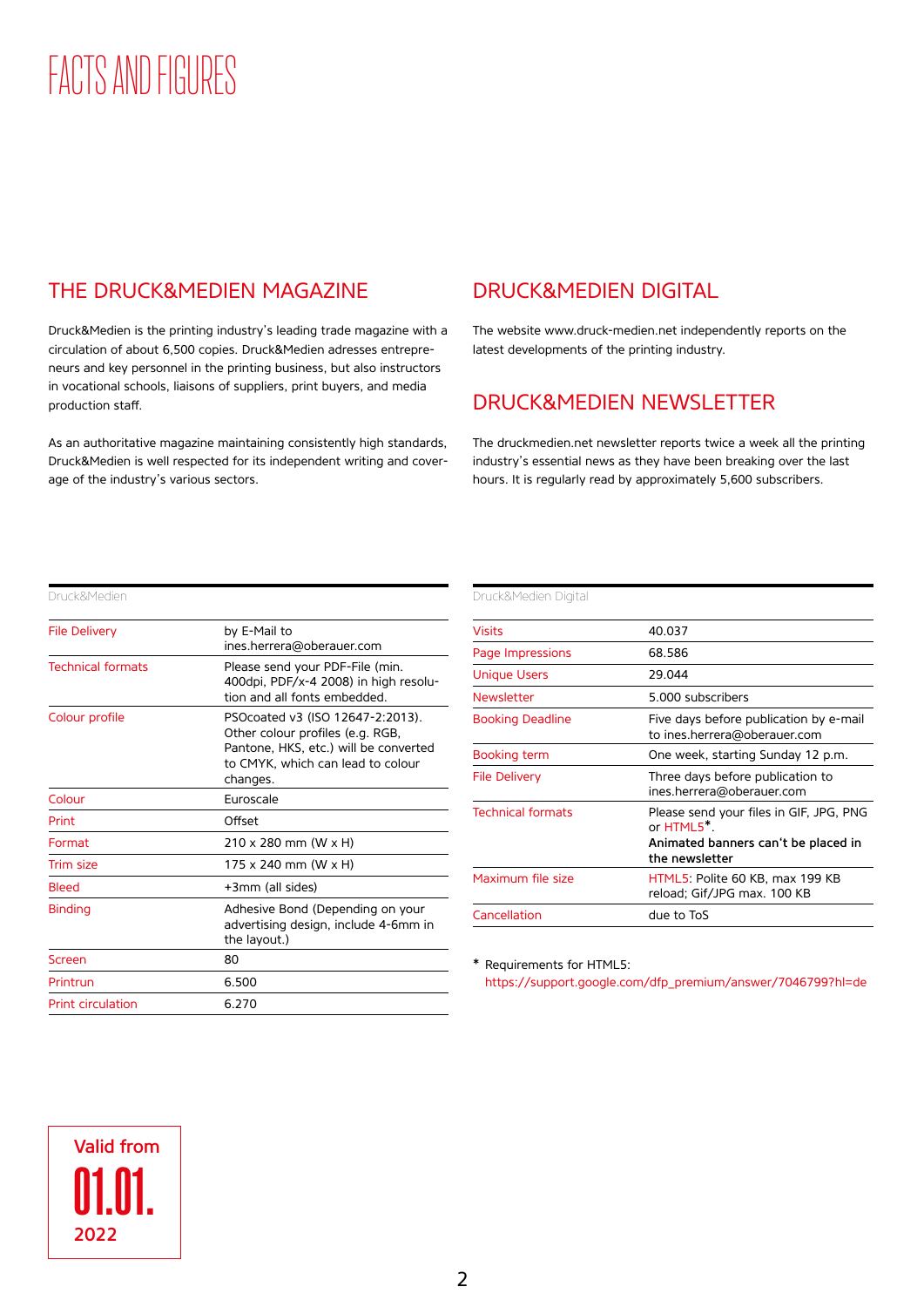# FACTS AND FIGURES

### READERSHIP STRUCTURE



### SECTOR MIX



### WEBSITE VISITORS



### BRANCHENMIX DETAILS

#### 65 % printing companies

- 30 % Offset and digital
- 6 % Flexo printing
- 2 % Serigraph printing 22 % Further processing
- and finishing
- 5 % Pre-press
- 
- 18 % Supplying industry
- 12 % Maschine manufactures and distributors
- 5 % Printer supplies 1 % Paper producers

#### **DEMOGRAPHIC** READERSHIP STRUCTURE

93.2 % Germany 2,3 % Austria 2.1 % Switzerland **2.4 %** Rest of Europe



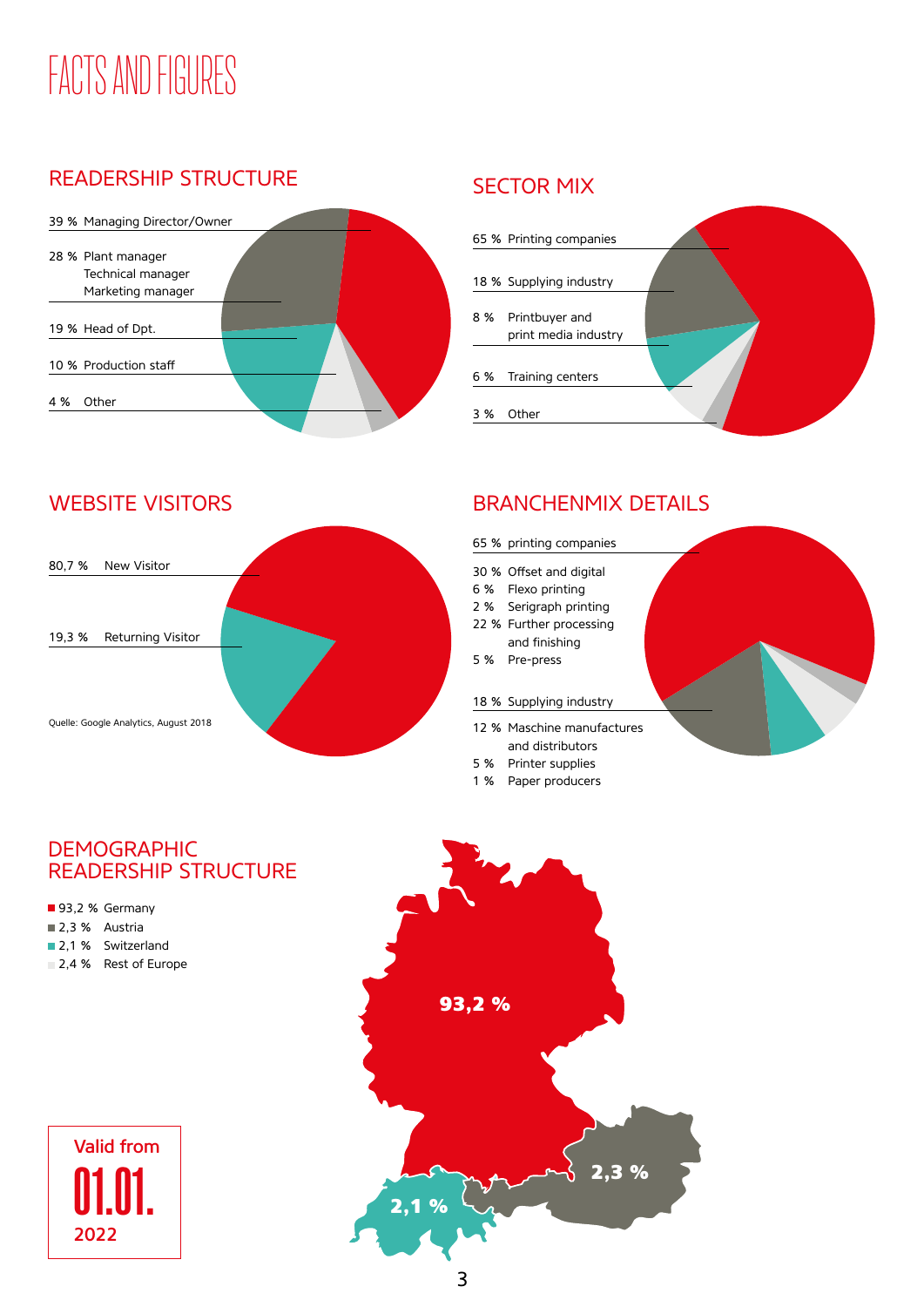| <b>Issue</b> | Booking deadline | Copy submission | Release date | <b>Topics</b>                                                                                                                                                                   |
|--------------|------------------|-----------------|--------------|---------------------------------------------------------------------------------------------------------------------------------------------------------------------------------|
| 01/2022      | 2022-01-21       | 2022-01-25      | 2022-02-03   | Special: Prepress, environmental protection and<br>sustainability<br>Dossier: Efficient processes - how to organize<br>printing companies correctly                             |
| 02/2022      | 2022-03-17       | 2022-03-21      | 2022-03-30   | Special: Digital and LFP print, Winners, Drucker<br>des Jahres"<br>Dossier: Training - finding and promoting young<br>talent                                                    |
| 03/2022      | 2022-05-13       | 2022-05-17      | 2022-05-31   | <b>Special: Anniversary -</b><br>20 Years "Druck und Medien"<br>Dossier: Print 4.0 - how printing companies are<br>developing from a handicraft to an industrial<br>enterprise. |
| 04/2022      | 2022-06-30       | 2022-07-04      | 2022-07-13   | Special: Flexo and Deep Print<br>Dossier: Marketing fpr Printers. From classic<br>advertising to social media.                                                                  |
| 05/2022      | 2022-09-08       | 2022-09-12      | 2022-09-21   | Special: Postpress - finishing, young talents<br>Dossier: Time management for printers manager                                                                                  |
| 06/2022      | 2022-11-17       | 2022-11-21      | 2022-11-30   | Special: Paper and inks "Shortlist nominees for<br>Drucker des Jahres", packaging print<br>Dossier: how to negotiate for printed material                                       |

Editor-in-Chief Sandra Küchler sandra.kuechler@oberauer.com phone: +49 152 09270410

Media consultant Inés Herrera-Quiroga ines.herrera@oberauer.com phone: +436225/27 00-31

Jobs Lisa Hofer jobs@oberauer.com phone: +43 6225/27 00-46

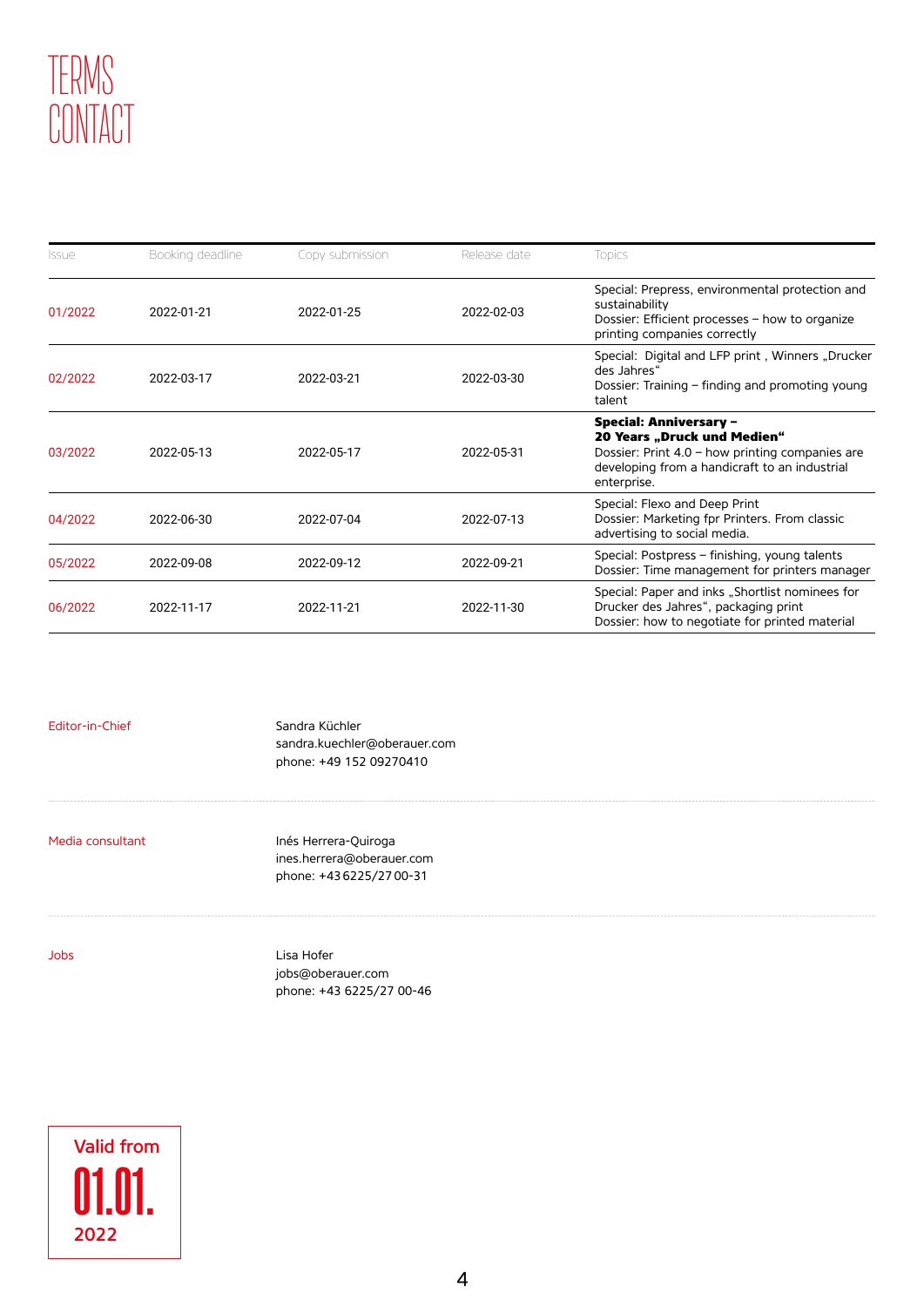## ADVERT RATES

| Formats single pages        | full page                 | type area               | Rates in $\in$ |
|-----------------------------|---------------------------|-------------------------|----------------|
|                             | (width x height) + bleed* | (width x height)        |                |
| 1/1 Page inner section      | 210 mm x 280 mm           | 175 mm x 240 mm         | 5.390,00       |
| 1/1 Page 2. Coverpage       | 210 mm x 280 mm           |                         | 5.900,00       |
| 1/1 Page 3. Coverpage       | 210 mm x 280 mm           |                         | 5.900,00       |
| 1/1 Page 4. Coverpage       | 210 mm x 280 mm           |                         | 6.020,00       |
| 1/2 Page horizontal         | 210 mm x 140 mm           | 175 mm x 119 mm         | 3.270,00       |
| 1/3 Page horizontal         | $210$ mm $\times$ 94 mm   | 175 mm $\times$ 80 mm   | 2.190,00       |
| 1/3 Page vertical           | 70 mm x 280 mm            | 55 mm x 245 mm          | 2.190,00       |
| 1/4 Page horizontal         | $210$ mm $\times$ 70 mm   | $175$ mm $\times$ 60 mm | 1.760,00       |
| 1/8 Page horizontal         | $210$ mm $\times$ 47 mm   | 175 mm x 40 mm          | 1.340,00       |
| Business cards for 6 issues |                           | 85 mm x 50 mm           | 1.740,00       |

\* bleed: 3 mm on all sides, left inside 5-6 mm

#### **Advertorials**

The advertiser generally provides the text and line art/photos, the Publisher will be responsible for the layout. For legal reasons, the identifier "Advertisement" is included to distinguish, for the reader's convenience, the advertorial's message from the magazine's articles.

#### Requirements for advertorial pages

1. The text's language must be German.

2. The prescribed number of keystrokes must not be exceeded.

3. Photos (min. 300 dpi in CMYK) and captions must be included. 4. Text and images must be in receipt 4 business days prior to the printer files' closing date.

| Formats<br>Keystrokes |                      |
|-----------------------|----------------------|
|                       | Rates* in $\epsilon$ |

\* Druck&Medien provides the fixed template. Two sample proofs and/or copy cuts, photo search etc. are included.

#### All rates in Euro plus VAT



Media consultant Inés Herrera-Quiroga Phone: +436225/27 00-31 ines.herrera@oberauer.com



## Crossmedia Combi 20% Discount on your print ad, 1/1 Page

For print and online bookings (min. two weeks).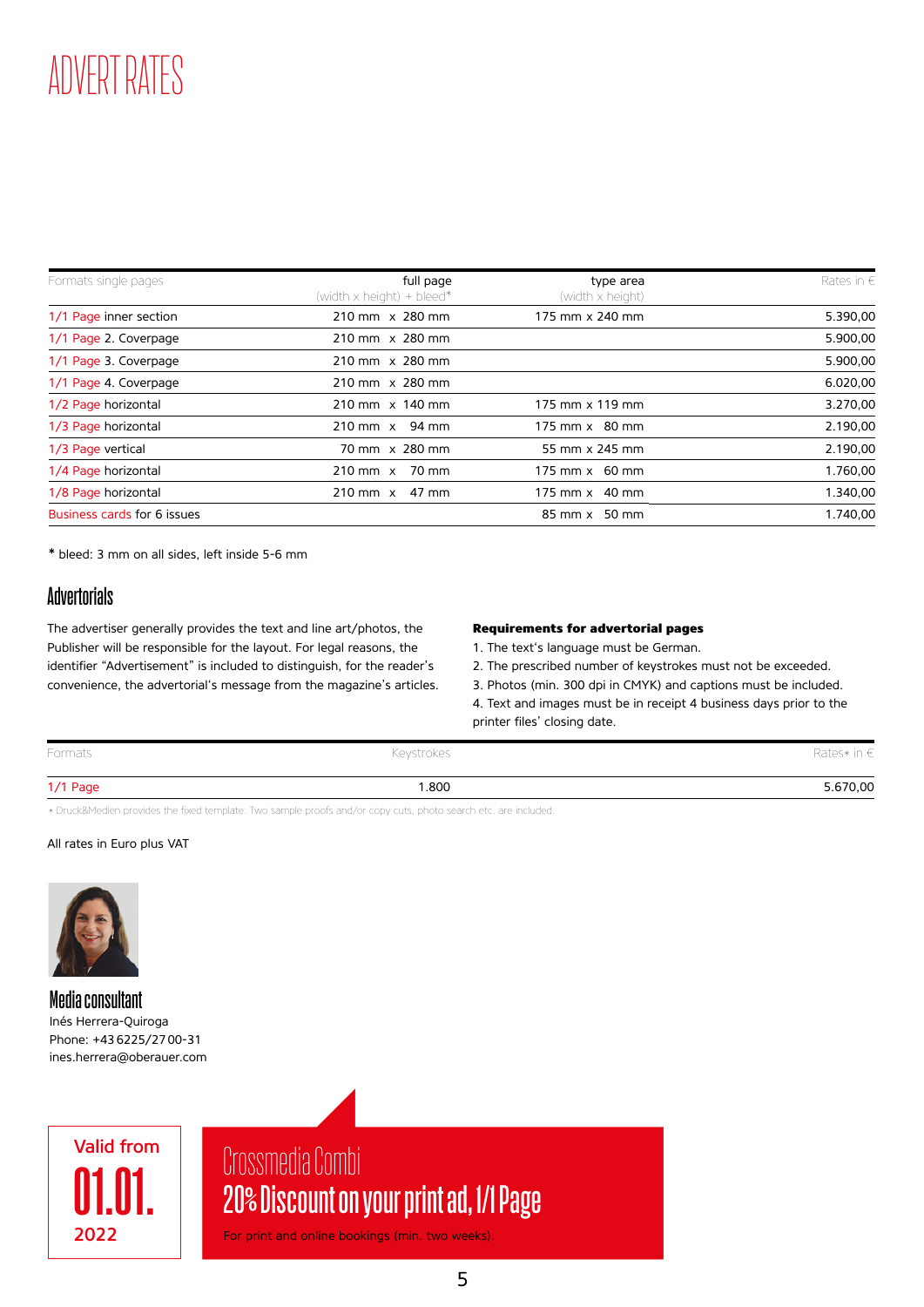# ADVERT FORMATS



\* bleed: 3 mm on all sides

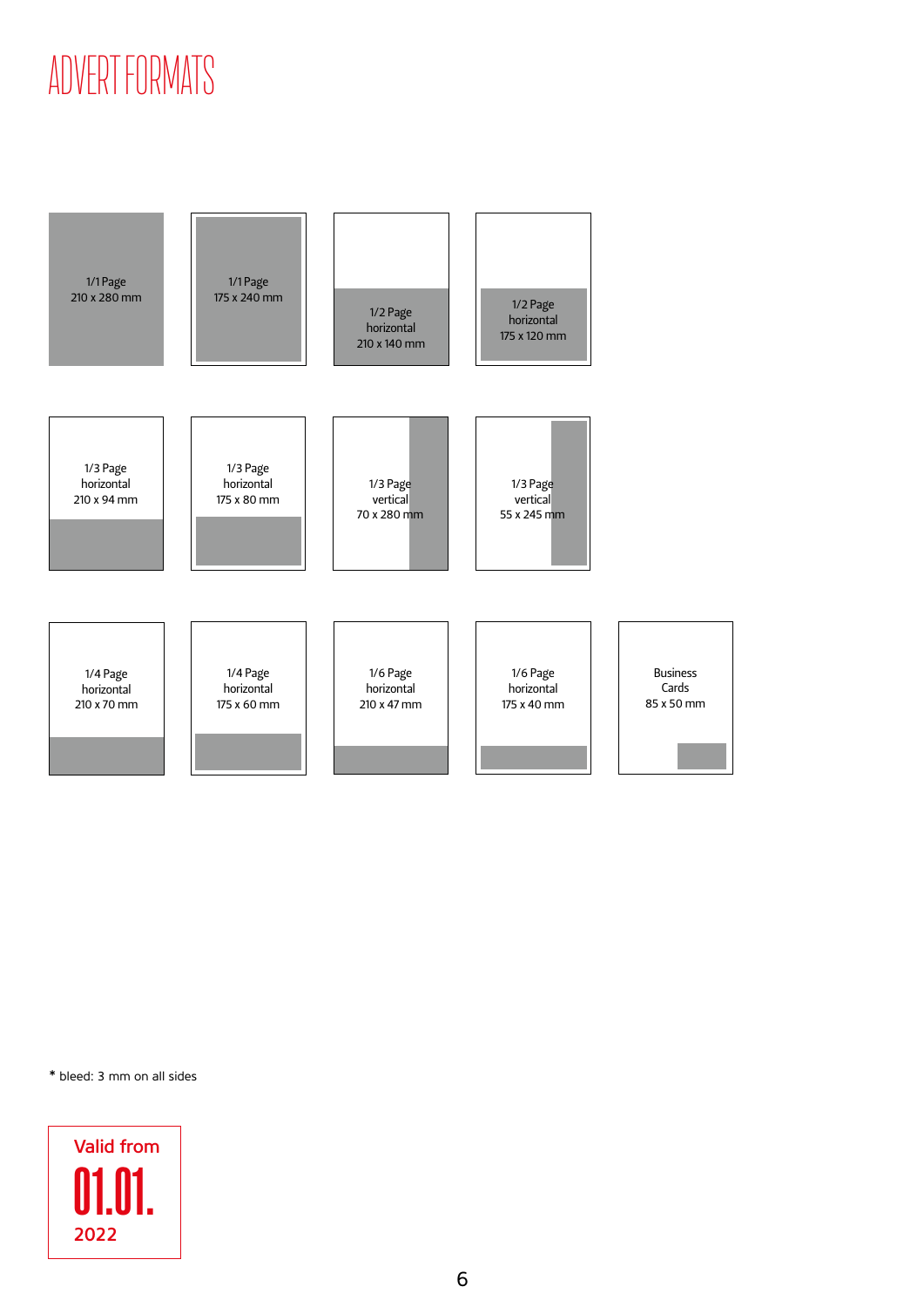## ADVERT SPECIALS

| supplement in relation to weight       | Rates in $\in$ |
|----------------------------------------|----------------|
| up to $30 g$                           | 3.500,00       |
| up to 50 g                             | 3.750,00       |
| postage charge and finishing, flatrate | 950,00         |

At a higher weight: price on request.

delivery adress for supplements: MDS GmbH Römerstraße 14 | 5400 Hallein | Austria Tel.: +436245/82816-0

The supplement prices don't include the postage charge. External costs will be accounted depending on the expense costs. Delivery volume: 5000 magazines.

| special format     | format/performance                       | Rates in $\in$ |
|--------------------|------------------------------------------|----------------|
| belly band         | 4c with dispersion varnish               | 4.440,00       |
| Postcard / Post-It | on 1/1 carrier advertisment              | 5.390,00       |
|                    | additional postcard                      | 1.500,00       |
|                    | manually, additional Post-it             | 1.760,00       |
| Insert             | double sided 1/1, folded delivery format | 3.650,00       |

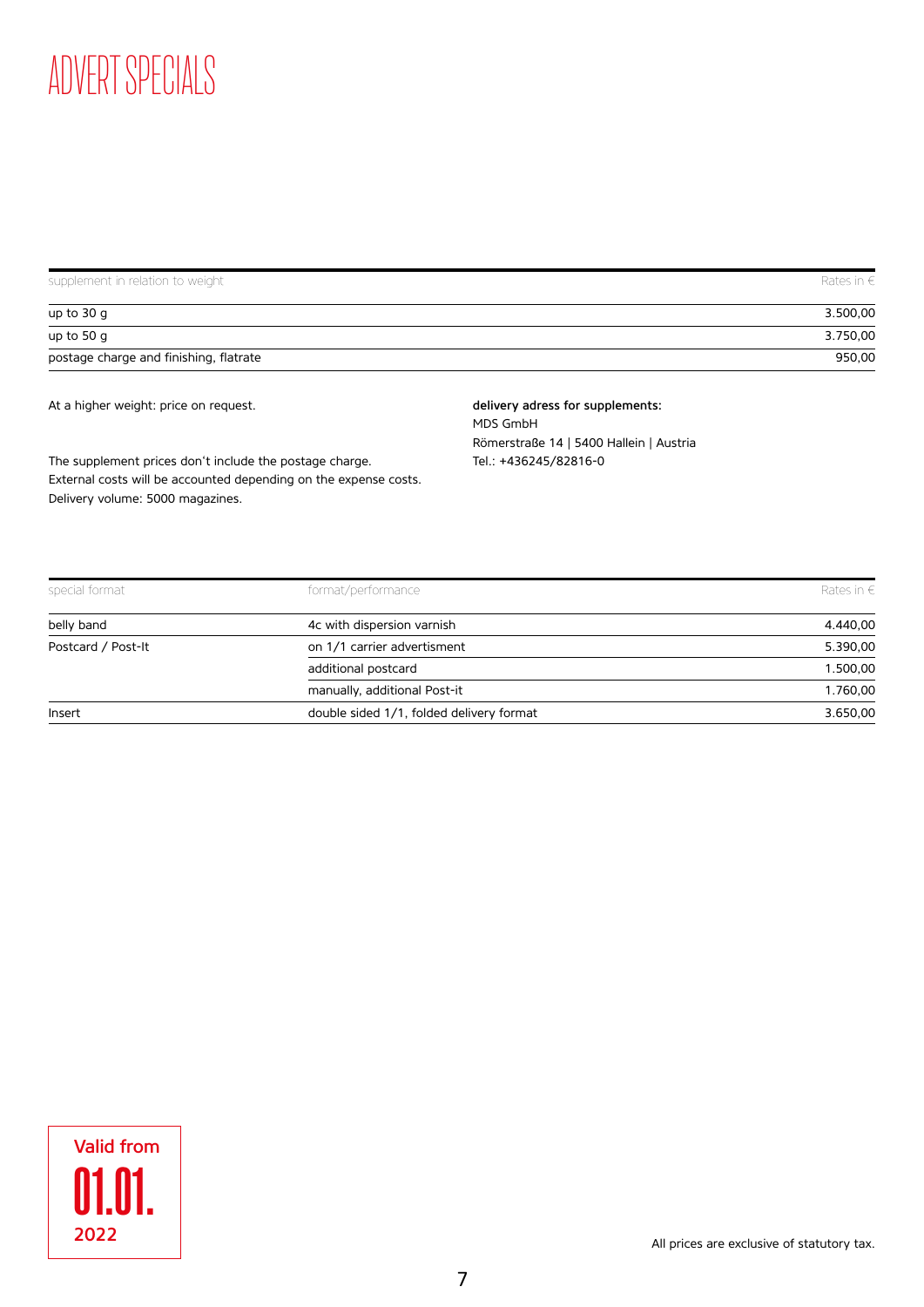#### Desktop

| Formats           | Pixel                                                                                                 | Rates in €/Week |
|-------------------|-------------------------------------------------------------------------------------------------------|-----------------|
| <b>Billboard</b>  | <b>Desktop:</b> $1020 \times 250 / 970 \times 250 / 800 \times 250$<br><b>Mobil:</b> $320 \times 100$ | 690,00          |
| <b>Content Ad</b> | $300 \times 250$                                                                                      | 520,00          |
| Halfpage Ad       | $300 \times 600$                                                                                      | 570,00          |

Placement: max. 3 banner rotating. Exclusive circuit on request.

### Newsletter Ad Formats

| <b>Formats</b>                | Pixel                          | Rates in €/Week |
|-------------------------------|--------------------------------|-----------------|
| Rectangle XL / Advertorial    | 590 $\times$ 400 (max. height) | 800,00          |
| <b>Stand Alone Newsletter</b> | single distribution            | 2.490,00        |

You will recieve the "Druck&Medien"-newsletter twice a week.

#### Rectangle XL / Advertorial

The Rectangle XL is flexible design-wise. The banner is placed right in the editorial space of the newsletter. An image file is requiered.

#### Stand Alone Newsletter (Advertising)

An exclusive stand alone mailing with your content, pictures, linkings and optional space for advertisements. Your message will receive the full attention from about 5600 subscribers.

All rates in Euro plus VAT

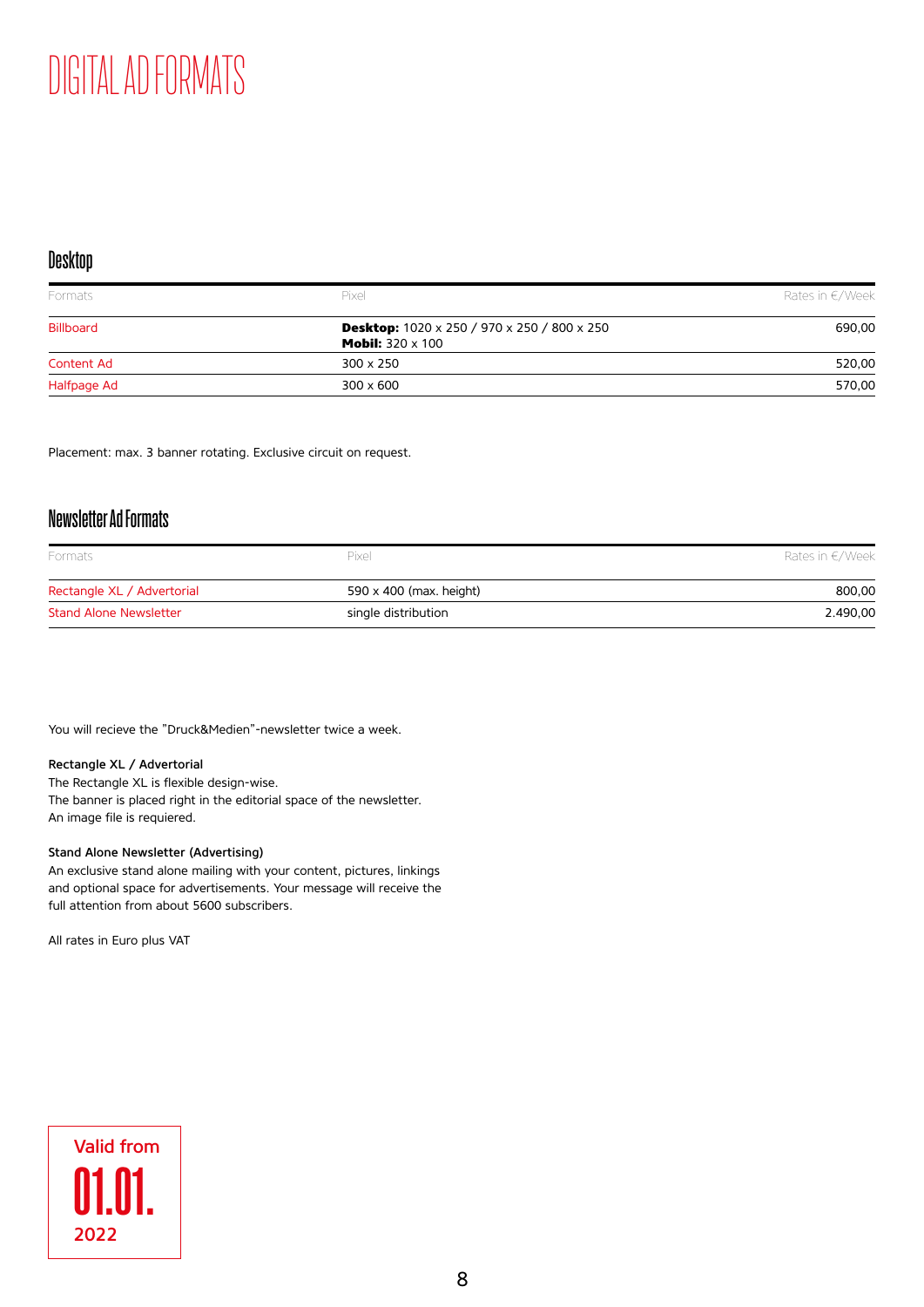## DIGITAL AD FORMATS PLACEMENTS Website

### Billboard





#### Formats

Desktop 1020 x 250 / 970 x 250 / 800 x 250 Mobil 320 x 100

### Content Ad



#### Formats

Desktop 300 x 250 Mobil 300 x 250



### Halfpage Ad



### Formats

Desktop 300 x 600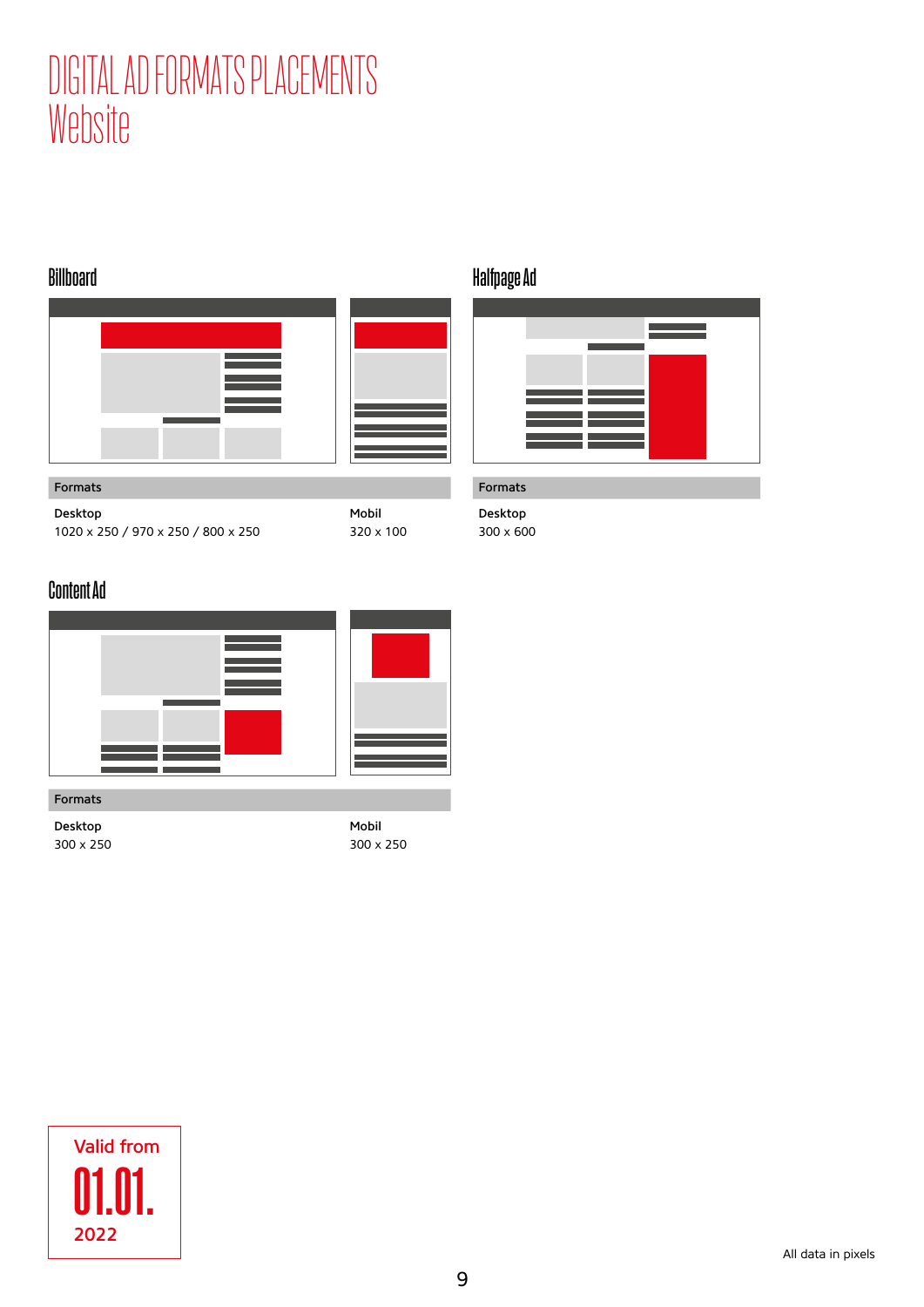## DIGITAL AD FORMATS PLACEMENTS Newsletter



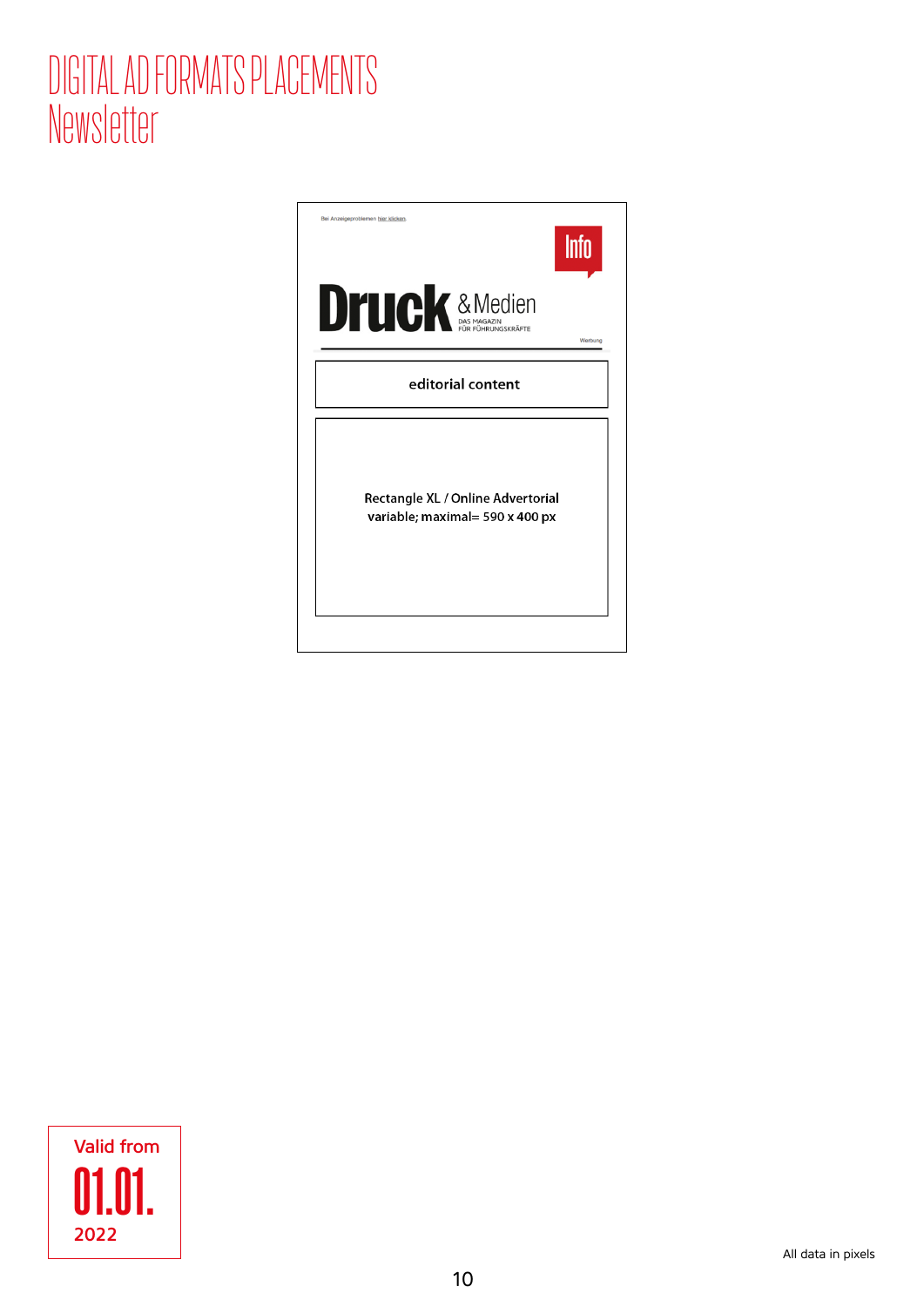# JOB PLATTFORM ONLINE

Adress the top-employees of the printing industry with your job ad at druck-medien.net. Our options:

| Plattform        | Rate job ad in $\in$                                             | Rate Internship/Voluntary Service/Trainee in €                                   |
|------------------|------------------------------------------------------------------|----------------------------------------------------------------------------------|
| druck-medien.net | 540,00                                                           | 290,00                                                                           |
|                  |                                                                  |                                                                                  |
| Our Service *    |                                                                  | Advertisement in the online-specialist market for 6 weeks in the rubric "Jobs"   |
|                  | E-mail with your job ad to our community within one hour         |                                                                                  |
|                  | One dispatch in our weekly Job-Newsletter                        |                                                                                  |
|                  |                                                                  | Inclusion of your job as link reference in the job field from the D&M Newsletter |
|                  | Inclusion in the "Top Jobs" list on the website druck-medien.net |                                                                                  |
|                  | in all branches.                                                 | Make use of the potential of all our specialist markets for optimal distribution |
|                  | All rates in Euro plus VAT                                       |                                                                                  |
|                  | Prices and Services 2022. Subject to change without notice.      |                                                                                  |
|                  | *Offers are subject to additional discounts or commissions.      |                                                                                  |
|                  | Lisa Hofer                                                       |                                                                                  |
|                  | phone: +43 6225/27 00-46                                         |                                                                                  |
|                  | jobs@oberauer.com                                                |                                                                                  |



Crossmedia Combi Jobplatform Combine our online options with print (1/1 page -50%) \*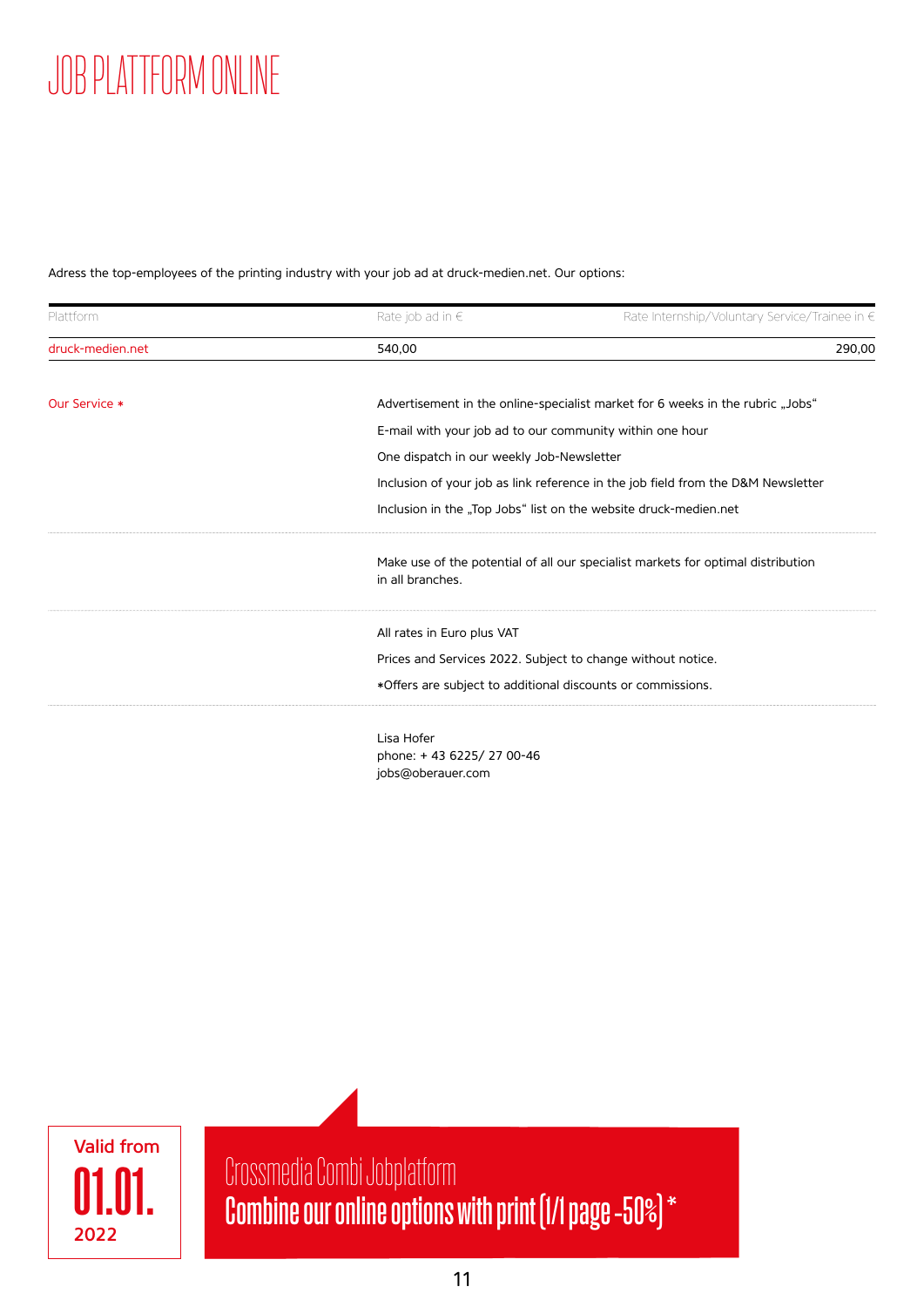## PUBLISHER'S DATA

| <b>Publishing House</b>          | OBERAUER DER MEDIENFACHVERLAG<br>Johann Oberauer GmbH<br>Fliederweg 4<br>5301 Eugendorf, Salzburg<br>Austria |
|----------------------------------|--------------------------------------------------------------------------------------------------------------|
|                                  |                                                                                                              |
| <b>Mailing adress</b>            | Postfach 1152<br>83381 Freilassing<br>Germany                                                                |
| Payment terms                    | Remittance: 14 days net following receipt of invoice.<br>Turnover tax-ID-No.: ATU 349 15 900                 |
| <b>Banking</b>                   | Volksbank Freilassing<br>IBAN: DE91 7109 0000 0100 2515 85<br><b>BIC: GENODEF1BGL</b>                        |
| Online                           | www.druck-medien.net                                                                                         |
| Delivery address for supplements | MDS GmbH<br>Römerstraße 14   5400 Hallein   Austria<br>Tel.: +436245/82816-0                                 |
| print run                        | average 6,500 copies                                                                                         |
| Subscription rates               | Germany: 154 € incl. VAT and shipping<br>28 € inlc. VAT plus shipping<br>Retail:                             |